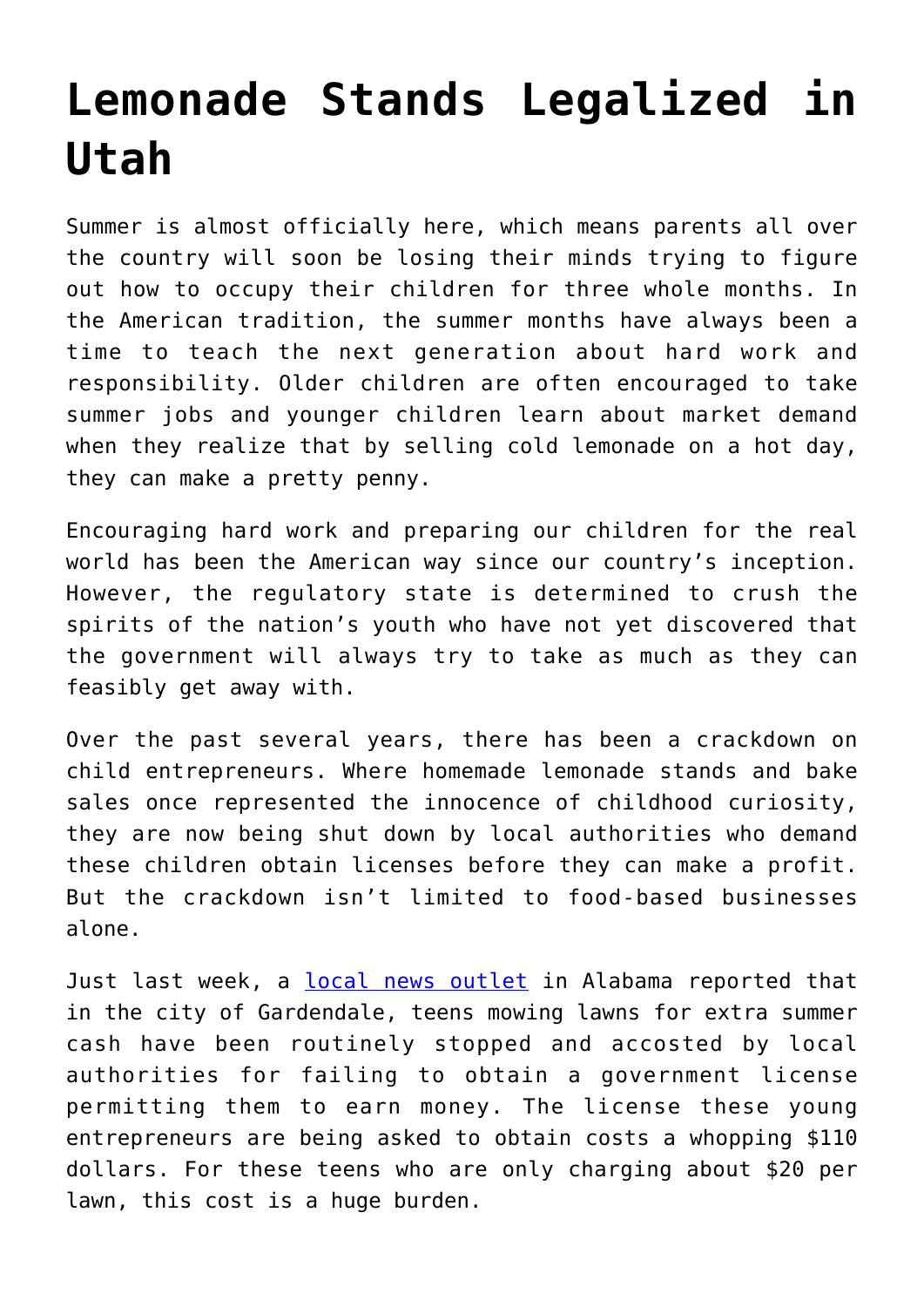Highlighting just how ridiculous this enforcement of occupational licensing has been on minors, John Stossel ran a segment on his show a few years ago explaining how tedious it has become to open up something as simple as a child-run lemonade stand. In fact, if these children were to comply with state regulations, Stossel estimated it would take several months and a decent amount of cash just to open a simple lemonade stand.

Luckily, one state is taking the lead on protecting children from the long arm of the state.

## **The Beehive State Comes to the Rescue**

Tucked away in the Rocky Mountains, the state of Utah is known as the industrious beehive state because of its tradition of hard work. While other states have been quick to shut down children wanting to learn about the free market, Utah has taken preemptive measures to protect minors in their quest to earn money.

Connor Boyack, a Utah resident and a longtime advocate for liberty has made a full-time job out of protecting the rights of Utah citizens. As president of the burgeoning Utah think tank, Libertas Institute of Utah, Boyack began running his new nonprofit from his home, while he made plans to grow his operation and find a more suitable location. It was during this time that Boyack was alerted by city officials that he was not allowed to run a business out of his home without the proper permits. Of course, as a nonprofit Boyack was not bringing in any money that was not spent directly on Libertas' initiatives, but the city regulators didn't seem to care about that vital detail.

Learning the hard way that you can't fight city hall, Boyack decided to take a different approach against the burden of occupational licensing: focusing on the children.

## **Won't Somebody Please Think of The Children!**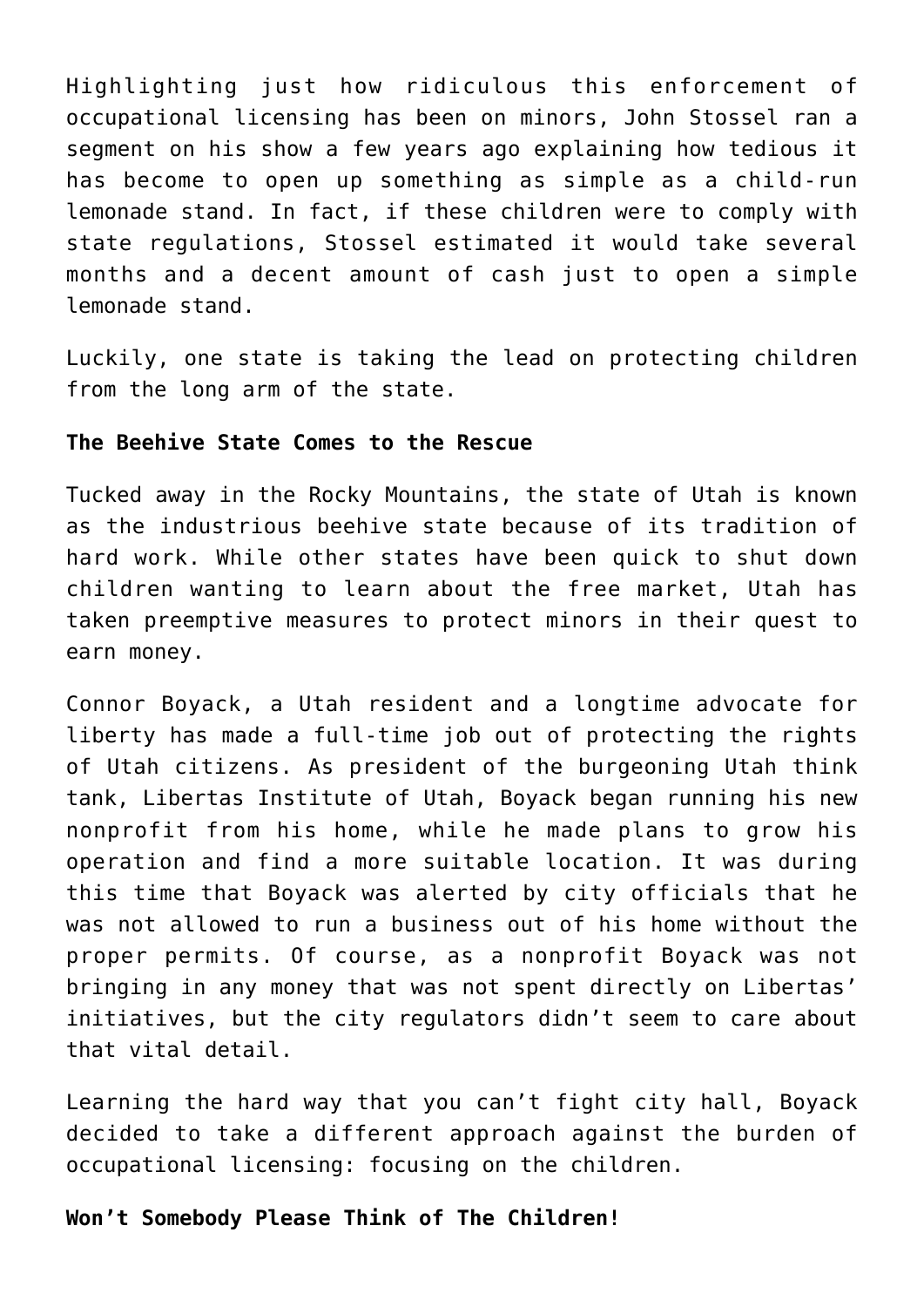When compared to other states, Utah has actually been very friendly towards child-run businesses and the Libertas Institute would like to keep it that way: which is why they worked with the state legislature to craft a bill that would prevent minors from having to comply with the burdensome regulatory process.

Prior to the bill being passed, residents of Provo, Utah held a children's market in the parking lot of a privately owned inn. Boyack's own children participated in this endeavor, selling homemade marshmallow shooters constructed by the children out of PVC pipes. Each shooter retailed for \$3 and came with a small bag of marshmallows.

Since the market took place on private property, there was not much local law enforcement could do to stop it. However, this fact alone gave Boyack inspiration for the language of the bill.

Originally, the bill protecting childhood entrepreneurs sought to guard home-based businesses against state intervention. However, many child-run lemonade stands are not operated solely on privately owned property. Often, these amateur businesses are operated on neighborhood street corners or sidewalks, which are unfortunately considered public property.

Perhaps the greatest aspect of this bill is that by focusing on the children, it helps entrepreneurial adults as well. Boyack was able to tap into sympathies that played well with state legislatures, after all, no one wants to be responsible for killing legislation aimed at helping children.

[Senate Bill 81](https://le.utah.gov/~2017/bills/static/SB0081.html) amends existing laws requiring occupational licenses and permits for certain businesses, specifically those run by minors under the age of 18. However, it also helps adults by demolishing any fees associated with the required permits. True, Utah residents over 18 will still have to obtain the government's permission before operating a home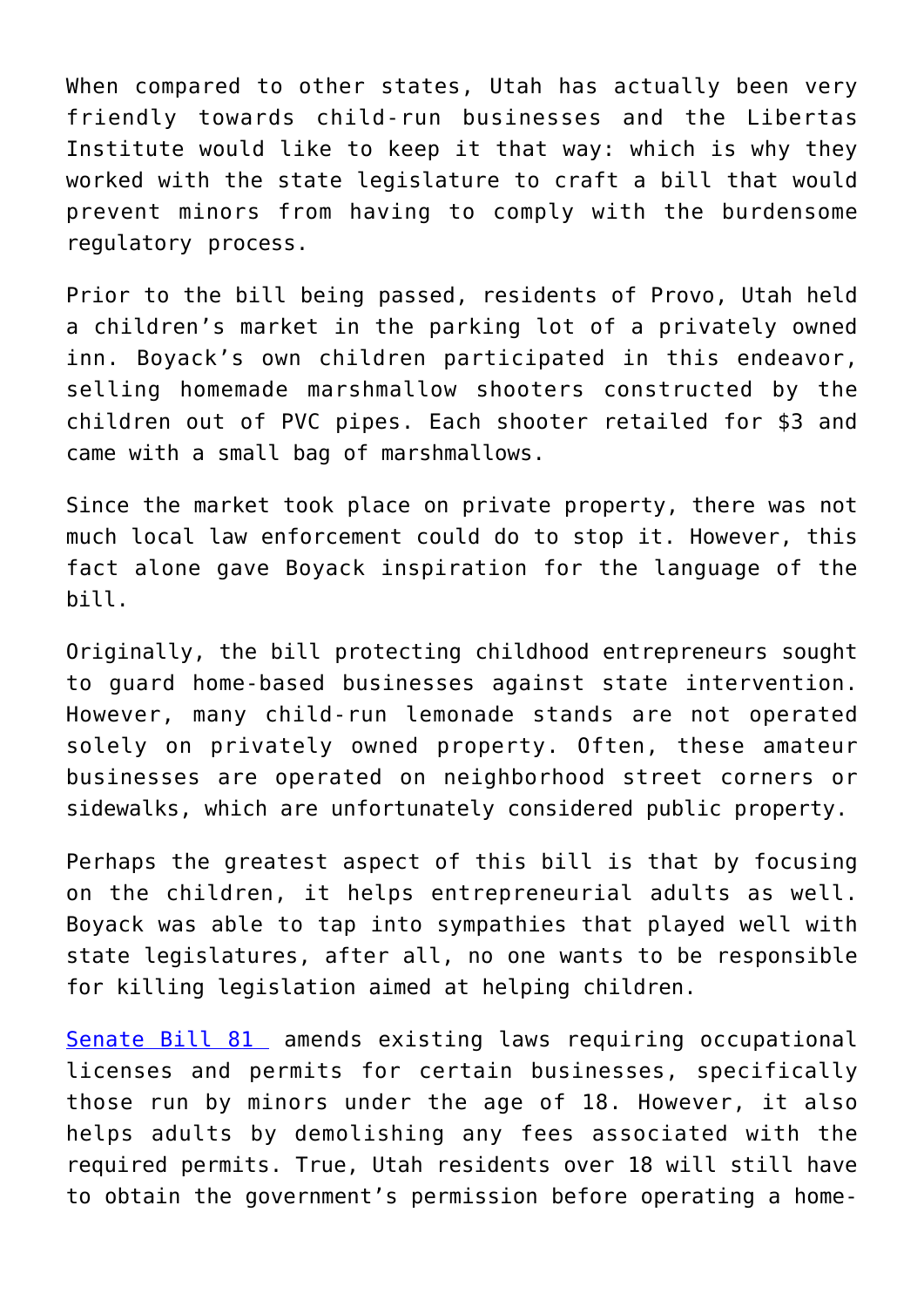based business, but they will no longer be forced to pay exorbitant fees.

In fact, by eliminating the fees associated with home-based occupational licensing, the state of Utah stands to lose about a million dollars in annual revenue previously collected from those looking to run their own businesses out of their home.

While the overall goal is still to eliminate all occupational licenses, protecting minors in their entrepreneurial pursuits is an excellent starting point and has made a huge impact across the state.

As Boyack himself put it, "Let's at least give kids a taste of the free market before the crushing bureaucracy weighs in upon them."

Just a few weekends ago, Boyack worked with other parents to host another child's market that ended up being a huge success. This time, Boyack's own children capitalized on the popularity of "fidget spinners" and sold their own. The child markets have become so popular in Utah, there are already several others planned throughout the summer.

While protecting minor entrepreneurs may not seem like a huge deal in the long run, Boyack points out that these children will someday not only be voters, but some will be legislators as well. By teaching them about the free market now, these children may someday lead the way for a more free and prosperous Utah.

—

Brittany Hunter is an associate editor at FEE. Brittany studied political science at Utah Valley University with a minor in Constitutional studies.